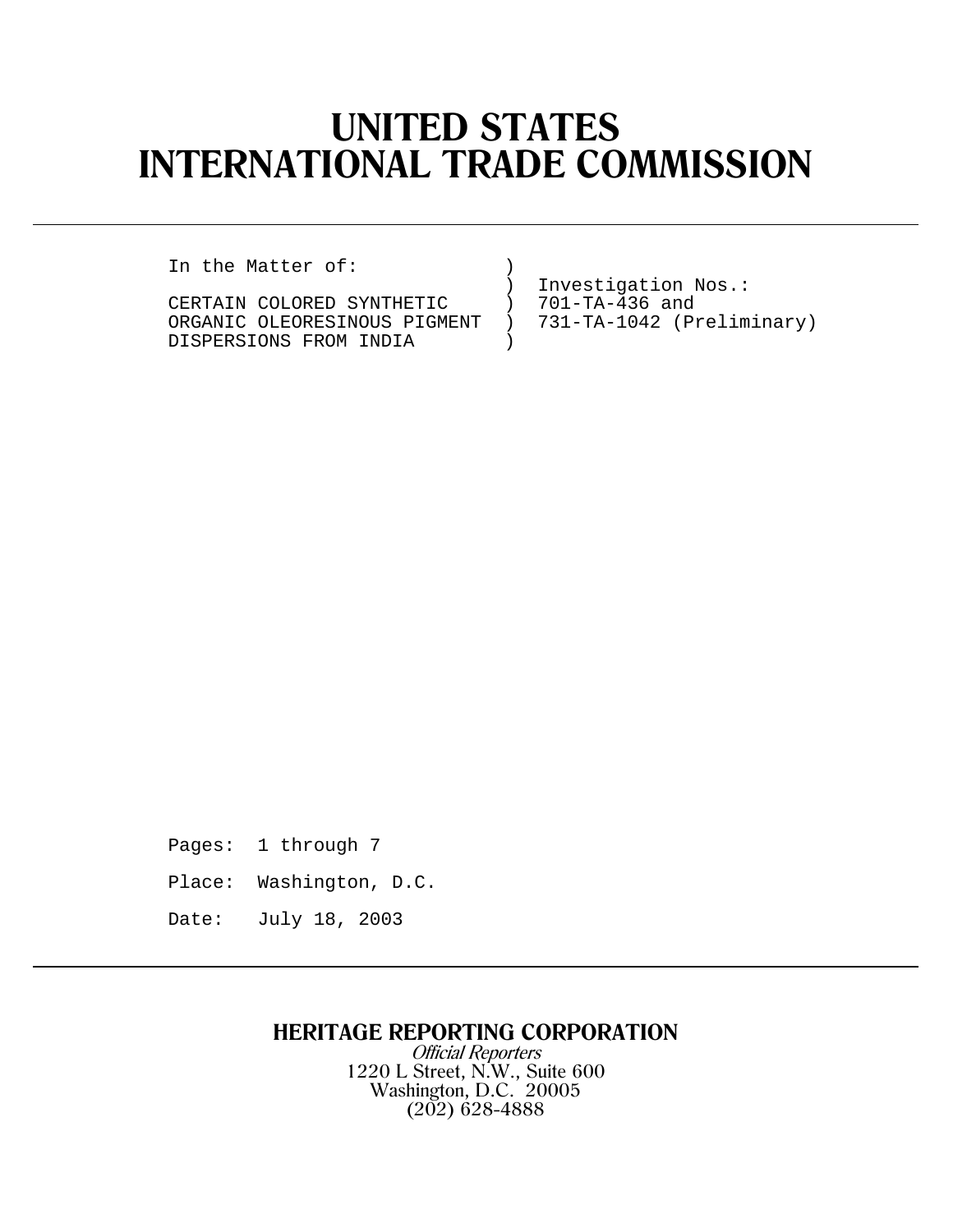#### THE UNITED STATES INTERNATIONAL TRADE COMMISSION

| In the Matter of:                                        |                     |
|----------------------------------------------------------|---------------------|
|                                                          | Investigation Nos.: |
| CERTAIN COLORED SYNTHETIC                                | 701-TA-436 and      |
| ORGANIC OLEORESINOUS PIGMENT ) 731-TA-1042 (Preliminary) |                     |
| DISPERSIONS FROM INDIA                                   |                     |

Friday, July 18, 2003

Room No. 101 U.S. International Trade Commission 500 E Street, S.W. Washington, D.C.

The commission meeting commenced, pursuant to Notice, at 9:32 a.m., before the Commissioners of the United States International Trade Commission, the Honorable DEANNA TANNER OKUN, Chairman, presiding.

APPEARANCES:

On behalf of the International Trade Commission:

Commissioners:

DEANNA TANNER OKUN, CHAIRMAN JENNIFER A. HILLMAN, VICE CHAIRMAN MARCIA E. MILLER, COMMISSIONER STEPHEN KOPLAN, COMMISSIONER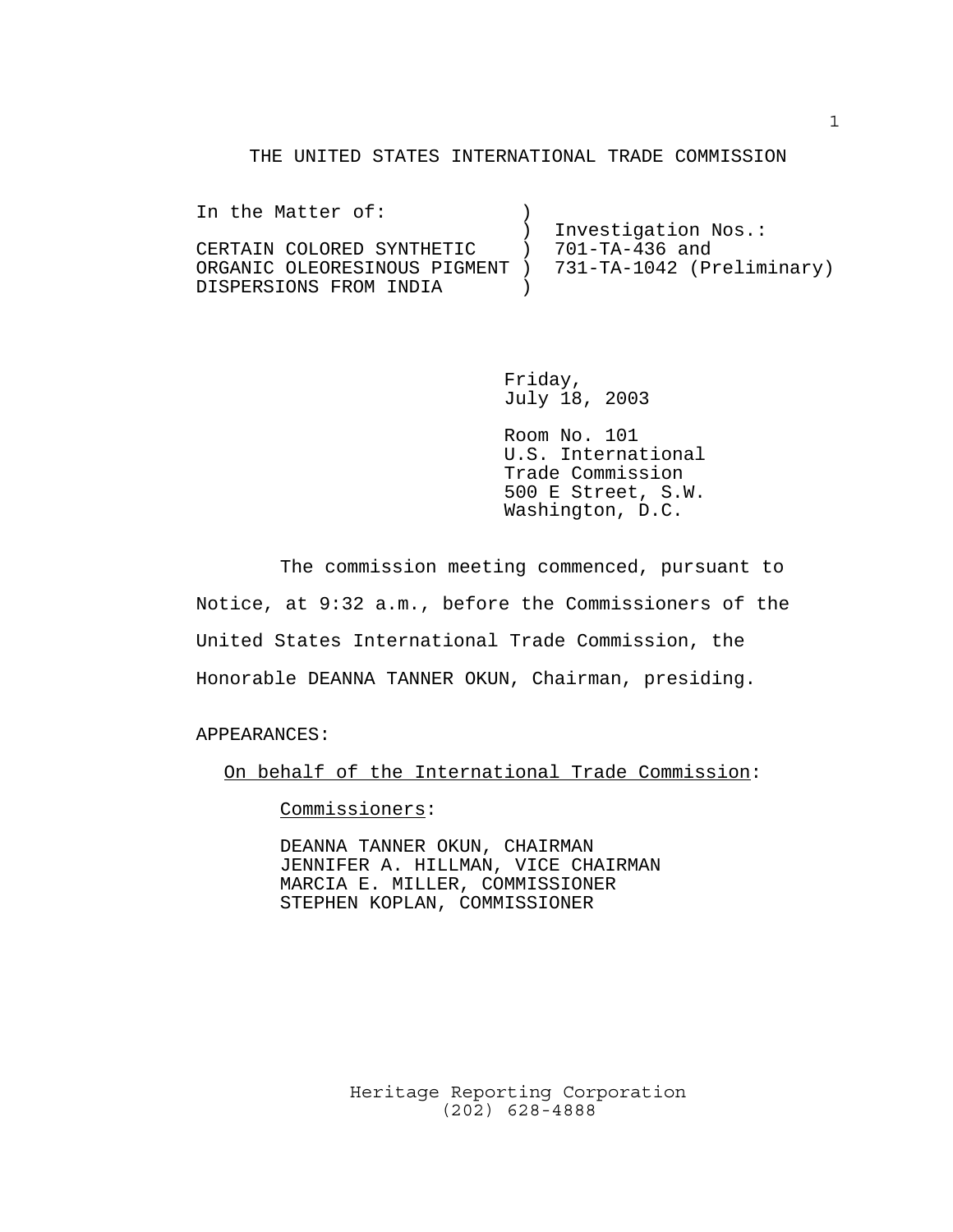$\texttt{Staff}:$ 

MARILYN R. ABBOTT, THE SECRETARY WILLIAM R. BISHOP, STAFF ASSISTANT FRED RUGGLES, INVESTIGATOR STEPHEN WANSER, INDUSTRY ANALYST DAVID BOYLAND, ACCOUNTANT MARY PEDERSEN, ECONOMIST GRACEMARY ROTH-ROFFY, ATTORNEY JAMES MCCLURE, SUPERVISORY INVESTIGATOR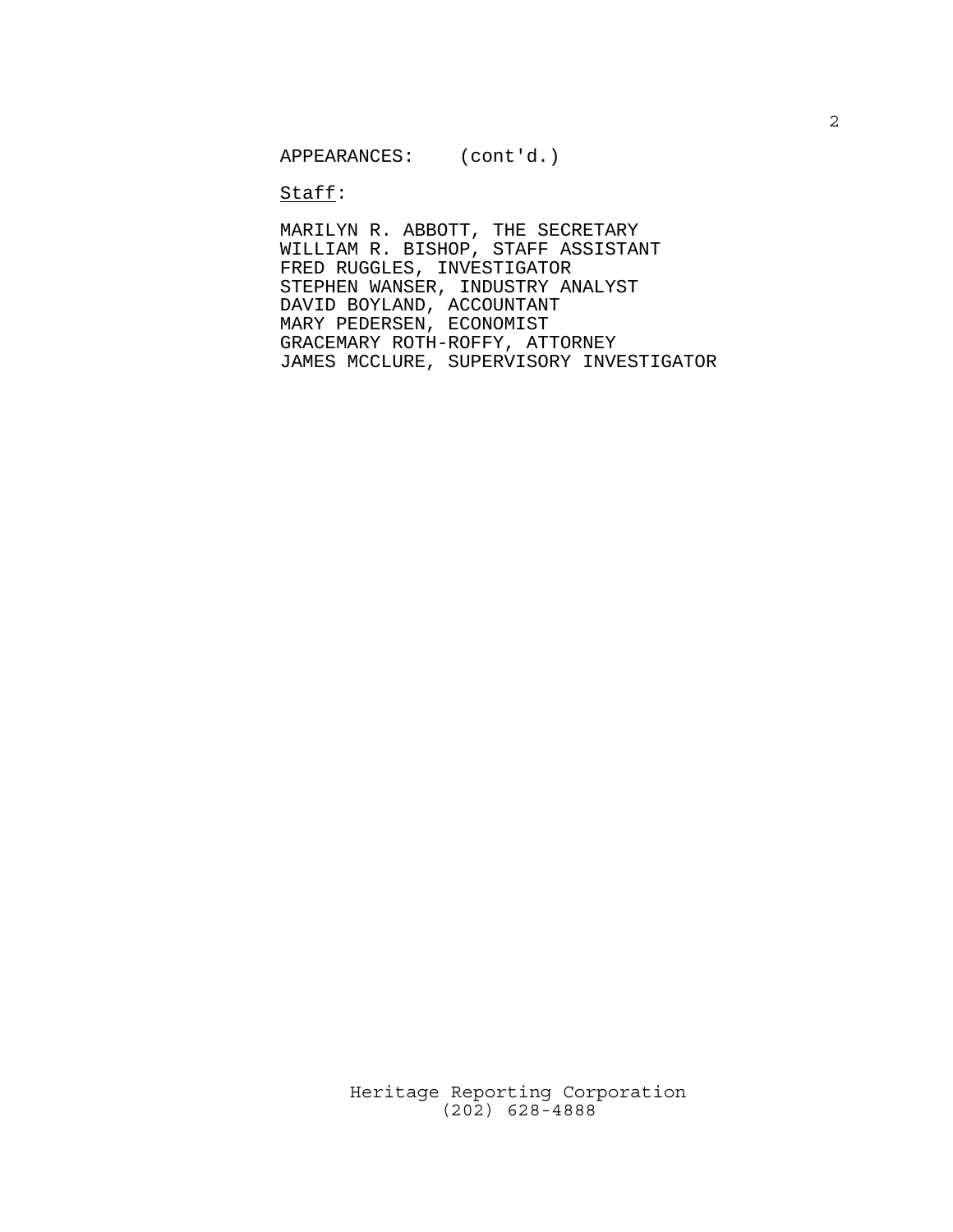## $\underline{\texttt{I}} \ \underline{\texttt{N}} \ \underline{\texttt{D}} \ \underline{\texttt{E}} \ \underline{\texttt{X}}$

PAGE

3

| AGENDA FOR FUTURE MEETING:  NONE                                                                                                                              | 4 |
|---------------------------------------------------------------------------------------------------------------------------------------------------------------|---|
| MINUTES: JULY 8, 9, 10, 11 and 15, 2003                                                                                                                       | 4 |
| RATIFICATION LIST: 03-018                                                                                                                                     | 4 |
| INV. NOS. 701-TA-436 AND 731-TA-1042 (PRELIMINARY)<br>(CERTAIN COLORED SYNTHETIC ORGANIC OLEORESINOUS<br>PIGMENT DISPERSIONS FROM INDIA) -- BRIEFING AND VOTE | 4 |
| OUTSTANDING ACTION JACKETS: NONE                                                                                                                              | 4 |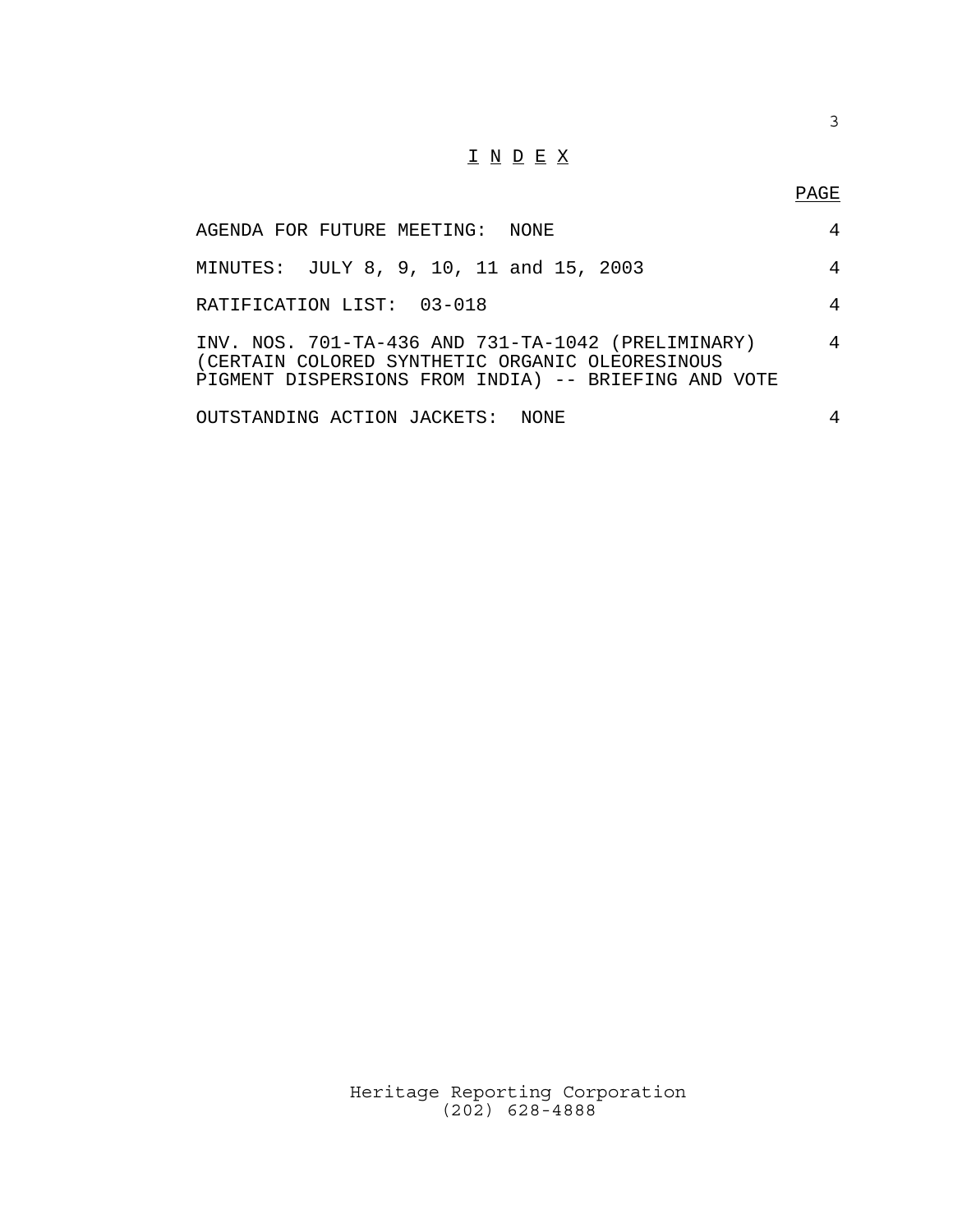| 1              | $\underline{P} \underline{R} \underline{O} \underline{C} \underline{E} \underline{E} \underline{D} \underline{I} \underline{N} \underline{G} \underline{S}$ |
|----------------|-------------------------------------------------------------------------------------------------------------------------------------------------------------|
| $\overline{c}$ | (9:32 a.m.)                                                                                                                                                 |
| 3              | CHAIRMAN OKUN: Good morning. This meeting                                                                                                                   |
| 4              | of the United States International Trade Commission                                                                                                         |
| 5              | will please come to order.                                                                                                                                  |
| 6              | Good morning, Madam Secretary.                                                                                                                              |
| 7              | MS. ABBOTT: Good morning, Madam Chairman.                                                                                                                   |
| 8              | I understand there is no<br>CHAIRMAN OKUN:                                                                                                                  |
| 9              | agenda for future meetings or outstanding action                                                                                                            |
| 10             | jackets to consider.                                                                                                                                        |
| 11             | Is there any objection to approval of the                                                                                                                   |
| 12             | minutes of July 8, 9, 10, 11, and 15, 2003?                                                                                                                 |
| 13             | (No response.)                                                                                                                                              |
| 14             | CHAIRMAN OKUN: Hearing none, they are                                                                                                                       |
| 15             | approved.                                                                                                                                                   |
| 16             | Is there any objection to approval of                                                                                                                       |
| 17             | Ratification List 03-018?                                                                                                                                   |
| 18             | (No response.)                                                                                                                                              |
| 19             | Hearing none, it is<br>CHAIRMAN OKUN:                                                                                                                       |
| 20             | approved.                                                                                                                                                   |
| 21             | We will now turn to Investigation Nos.                                                                                                                      |
| 22             | 701-TA-436 and 731-TA-1042 (Preliminary), Certain                                                                                                           |
| 23             | Colored Synthetic Organic Oleoresinous Dispersions                                                                                                          |
| 24             | From India.                                                                                                                                                 |
| 25             | Welcome to Mr. McClure and the other members                                                                                                                |
|                | Heritage Reporting Corporation<br>$(202)$ 628-4888                                                                                                          |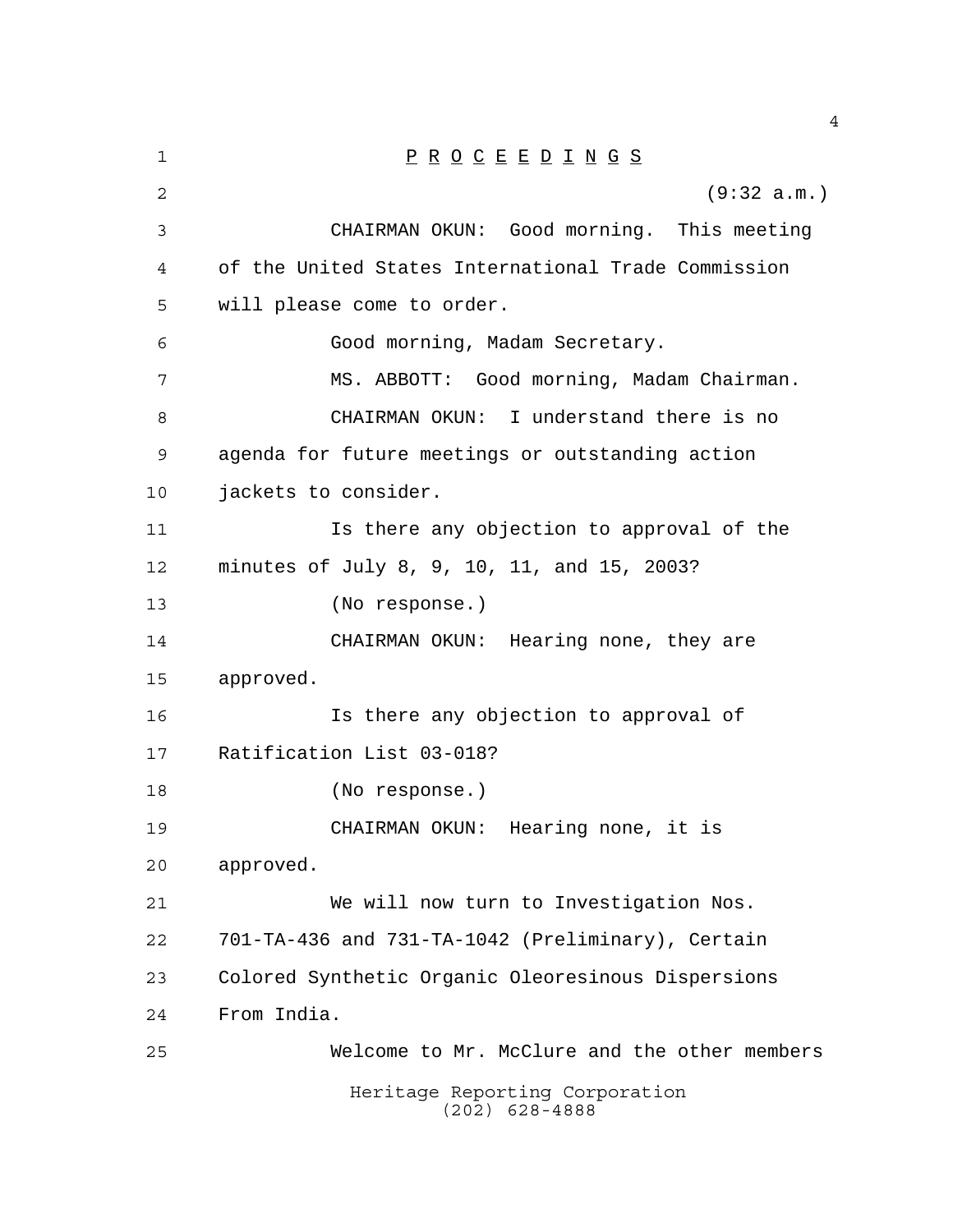Heritage Reporting Corporation (202) 628-4888 of the staff who participated in this investigation. Does any Commissioner have questions for the staff? (No response.) CHAIRMAN OKUN: Are there any additions or corrections to the staff report? MR. MCCLURE: Jim McClure, Office of Investigations. Madam Chairman, there is one addition as contained in Office of Investigations Memorandum INV-AA-098 dated July 15, 2003. CHAIRMAN OKUN: Is there any objection to approval of the staff report as revised? (No response.) CHAIRMAN OKUN: Hearing none, it is approved. Madam Secretary, will you please call the roll? MS. ABBOTT: Commissioner Hillman? VICE CHAIRMAN HILLMAN: I vote in the negative. MS. ABBOTT: Commissioner Koplan? COMMISSIONER KOPLAN: I vote in the negative. MS. ABBOTT: Commissioner Okun?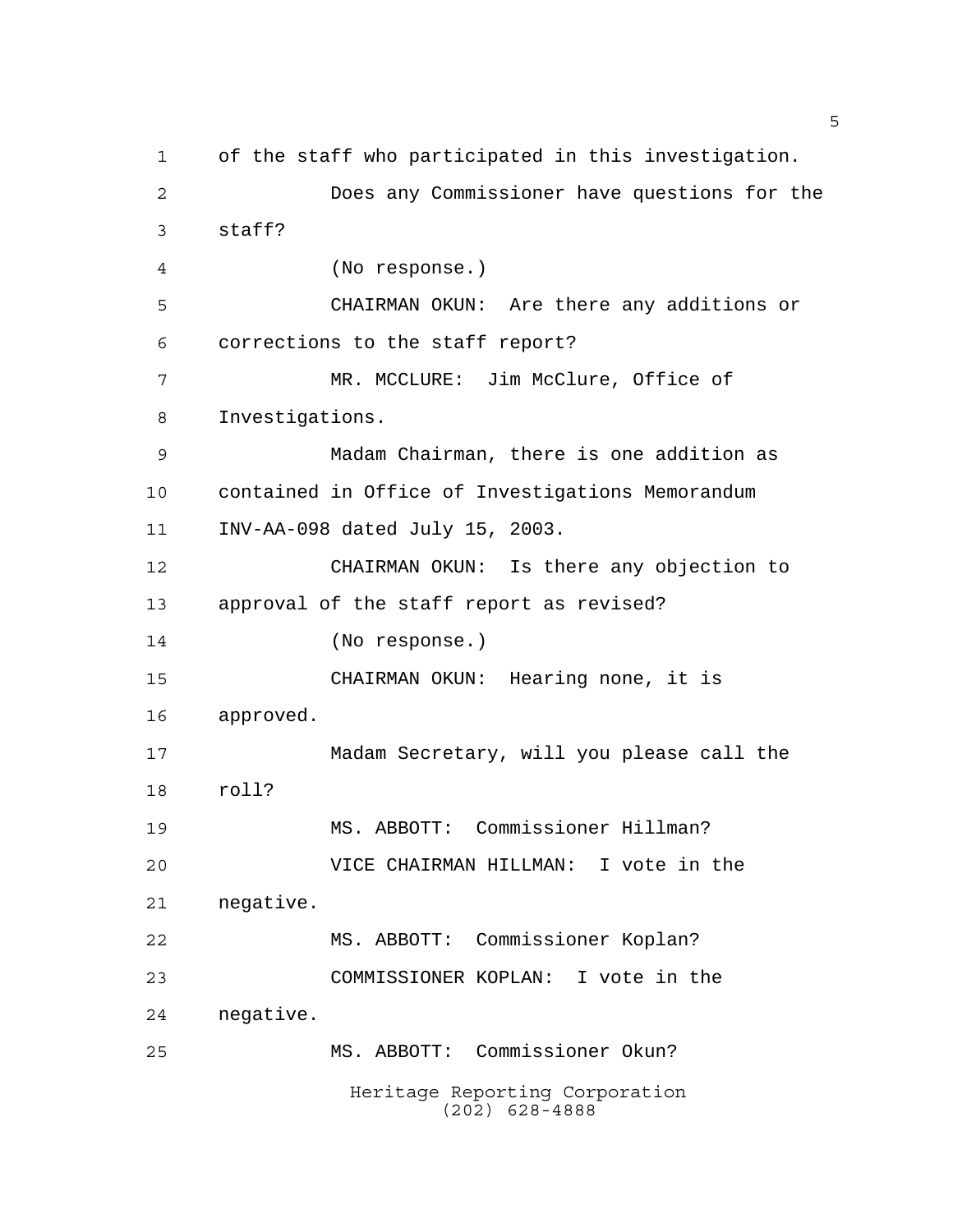CHAIRMAN OKUN: I vote in the negative. MS. ABBOTT: Commissioner Miller? COMMISSIONER MILLER: I vote in the negative. MS. ABBOTT: Madam Chairman, the Commission has reached negative determinations in these proceedings. 8 CHAIRMAN OKUN: Thank you. Further information regarding this determination will be in a press release. Commissioners' opinions are currently scheduled to be transmitted to the Department of Commerce on or before July 28, 2003. Thank you again to all staff who participated in the investigation. With no other business before the Commission, we will adjourn before convening again for the hearing. This meeting is adjourned. (Whereupon, at 9:34 a.m. the commission meeting in the above-entitled matter was concluded.) // // // // //